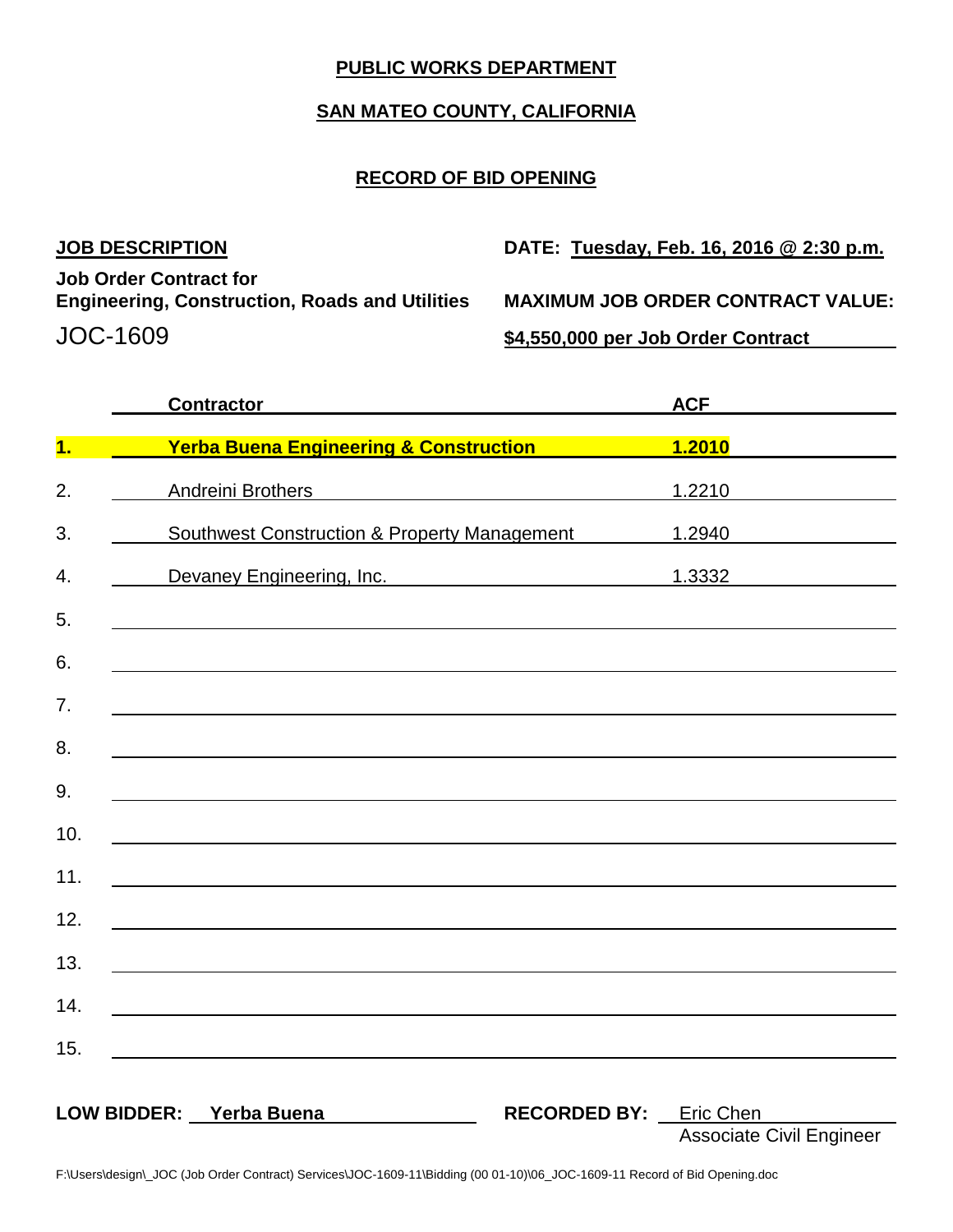# **PUBLIC WORKS DEPARTMENT**

## **SAN MATEO COUNTY, CALIFORNIA**

## **RECORD OF BID OPENING**

**Job Order Contract for Engineering, Construction, Roads and Utilities MAXIMUM JOB ORDER CONTRACT VALUE:** JOC-1610 **\$4,550,000 per Job Order Contract**

**JOB DESCRIPTION DATE: Tuesday, Feb. 16, 2016 @ 2:30 p.m.**

|     | <b>Contractor</b>                                                                                                     |                               | <b>ACF</b>                      |
|-----|-----------------------------------------------------------------------------------------------------------------------|-------------------------------|---------------------------------|
| 1.  | Yerba Buena E Manuel Alexandre Manuel Alexandre Manuel Alexandre Manuel Alexandre Manuel Alexandre Manuel Alex        |                               | 1.1910 JOC-1609                 |
| 2.  | <b>Andreini Brothers, Inc. Manual Andreini Brothers</b>                                                               |                               | 1.2210                          |
| 3.  | <b>Southwest Construction &amp; Property Management</b>                                                               |                               | 1.2940                          |
| 4.  | Devaney Engineering, Inc.                                                                                             |                               |                                 |
| 5.  |                                                                                                                       |                               |                                 |
| 6.  |                                                                                                                       |                               |                                 |
| 7.  |                                                                                                                       |                               |                                 |
| 8.  |                                                                                                                       |                               |                                 |
| 9.  |                                                                                                                       |                               |                                 |
| 10. |                                                                                                                       |                               |                                 |
| 11. |                                                                                                                       |                               |                                 |
| 12. |                                                                                                                       |                               |                                 |
| 13. | <u> 1989 - Johann Harry Harry Harry Harry Harry Harry Harry Harry Harry Harry Harry Harry Harry Harry Harry Harry</u> |                               |                                 |
| 14. |                                                                                                                       |                               |                                 |
| 15. |                                                                                                                       |                               |                                 |
|     |                                                                                                                       |                               |                                 |
|     |                                                                                                                       | <b>RECORDED BY:</b> Eric Chen |                                 |
|     |                                                                                                                       |                               | <b>Associate Civil Engineer</b> |